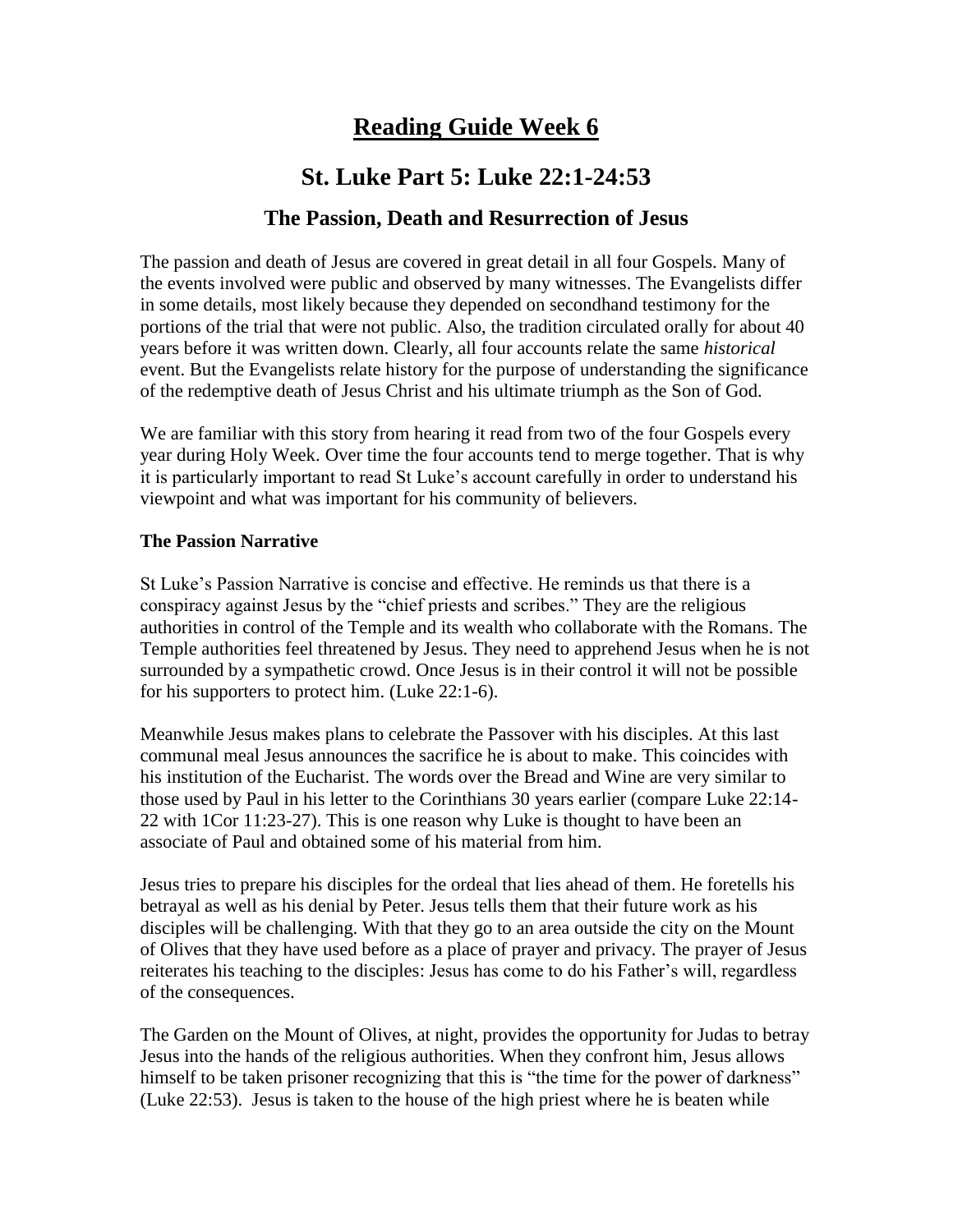preparations are made to legally dispose of him. Peter, attempting to find out what is happening to Jesus, is challenged and denies being a follower of Jesus.

The next day the Sanhedrin, a committee made up of chief priests and scribes, which served as the religious authority for Jerusalem, puts Jesus on trial. The Roman governor, Pilate, allowed the Sanhedrin to deal with non-political religious issues. The Sanhedrin quickly rejects Jesus's messianic claims and his claims to divine authority. They perceive both as threats to their authority.

Finding Jesus guilty, the Sanhedrin brings Jesus to Pilate for punishment. Apparently the Romans did not allow the religious leaders the power of capital punishment. Jesus is presented to Pilate as a political threat to Roman authority. Pilate does not see Jesus as a threat but hearing that Jesus has caused problems in Galilee, is willing to turn him over to Herod, who happens to be in town. (This is not Herod the Great of the Infancy Narratives but his son, Herod Antipas, ruler of Galilee and Perea.) Herod gets no response from Jesus and returns him to Pilate who again tells the religious leaders that he does not find Jesus guilty. But after some back and forth with the Jewish authorities, Pilate gives in to their demands and agrees to crucify Jesus. What are we to make of this whole process? Who was responsible for Jesus's death?

All accounts suggest that the Jewish authorities were the instigators of the actions taken against Jesus and desired his death. It is important to recognize that the "Jewish authorities" were a small part of the population and that the Jewish people as a whole were not responsible. The Gospel indicates that "the people" (Luke 23:13) shouted for Jesus's death. They are the supporters that the authorities brought along, not a public crowd. The Jewish authorities in charge of the Temple and responsible for maintaining the good behavior of the Jewish people in Jerusalem rejected the claims of Jesus and saw him as a threat to their livelihood.

St Luke makes the point repeatedly that Jesus is a peaceful messiah and not a political threat to the Romans. That is one of Luke's themes throughout the Gospel. But the reader is left wondering how Pilate goes from repeatedly finding Jesus innocent to condemning him to a brutal death reserved for rebels and common criminals. In other sources outside the Bible, Pilate is presented as a cruel and insensitive overlord. It is unlikely that Pilate would worry about killing a Jew, especially when requested to do so by the Jewish religious authorities. Whether Jesus was a threat or not his death would serve as a warning to real troublemakers.

Jesus is crucified. None of the evangelists goes into much detail because their readers were familiar with this instrument of institutional terrorism used by the Romans. Crucifixion was meant to be painful and humiliating to the victim and frightening to the population. We have been desensitized to its horror by its sanitized and heroic representation in art. It is not surprising that it frightened and discouraged the followers of Jesus.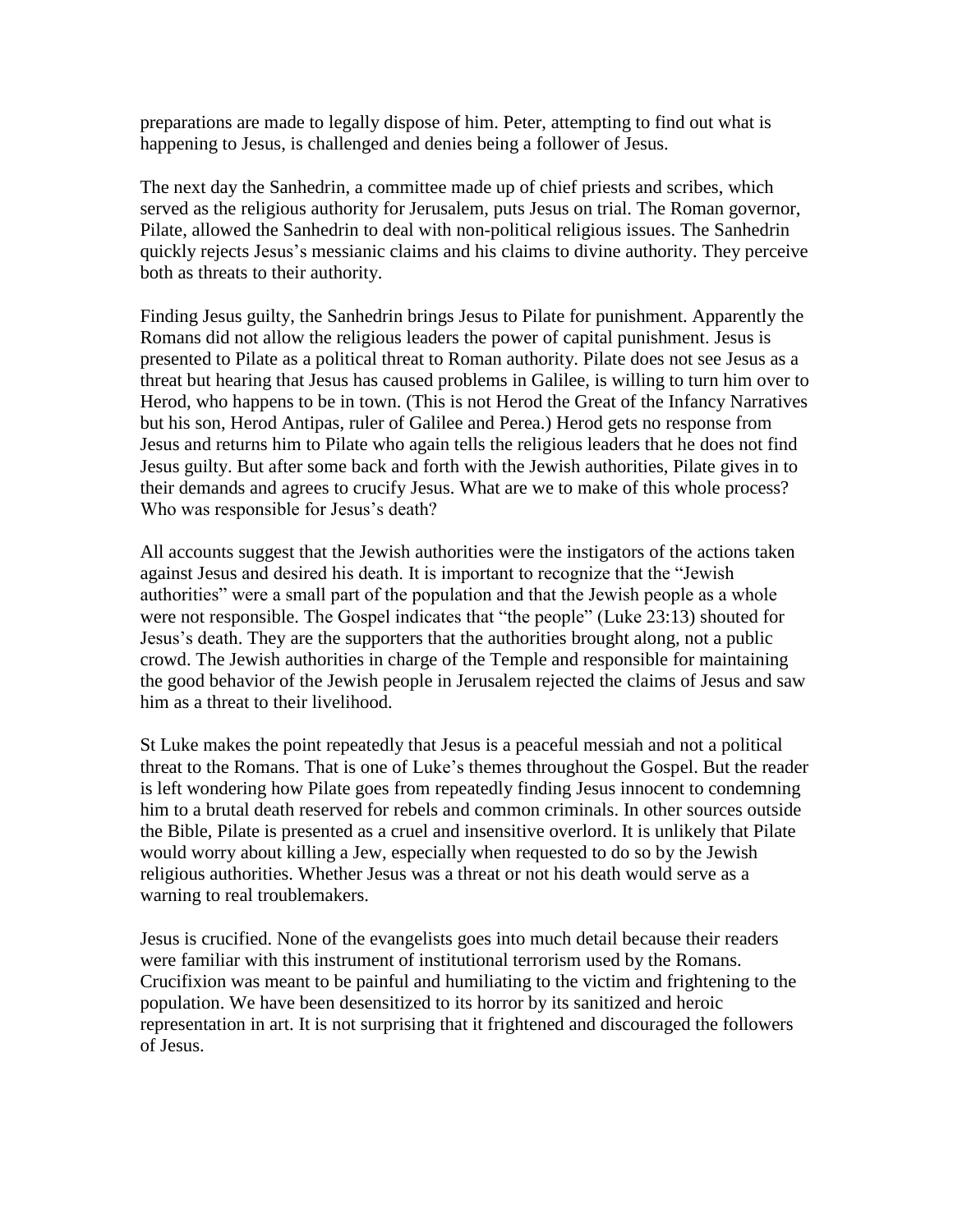Jesus's ministry continues even on the cross. St Luke alone preserves the story of the repentant thief crucified with Jesus. While he is sometimes referred to as "the thief who stole heaven," this is unfair. His faith in Jesus redeems him, just as faith was key to those Jesus healed and forgave earlier in his ministry.

The best way to approach the crucifixion and its meaning is to participate in the practice of two devotional exercises during Lent. One is the Stations of the Cross and the other is meditation on the Seven Words of Christ on the Cross. Both devotions combine traditions recorded in the four gospels. Both traditions help us appreciate the suffering that is the basis of our redemption.

St Luke records the darkness that came over the land as the light of the world dies on the cross. But there remains a spark of faith that will not go out. It manifests itself in tiny acts of courageous charity. Joseph of Arimathea takes a risk by asking for the body of Jesus and placing it in a tomb. Women who were followers from Galilee prepare spices for the body and return to the tomb on Sunday morning. (Among the women, all four Gospels mention Mary Magdalene.) They are the first to hear the message of the resurrection: "He is not here, but he has been raised." The women announce the news to the disciples but are not believed.

In another story recorded only by St Luke, two discouraged followers encounter Jesus on the road to Emmaus without recognizing him. Jesus explains the necessity that the Messiah should suffer from the words of Moses and the prophets in Scripture. The travelers finally recognize Jesus in the blessing and breaking of bread. They rush back to tell the disciples and find that Jesus has also appeared to Simon Peter.

Luke's gospel ends with a report of Jesus appearing to the disciples as a group. Jesus again emphasizes that the extraordinary events they have just experienced are a necessary fulfillment of Scripture:

"Thus it is written that the Messiah would suffer and rise from the dead on the third day and that repentance, for the forgiveness of sins, would be preached in his name to all the nations, beginning from Jerusalem." (Luke 24:46-47)

With the gift of the Holy Spirit, the disciples will begin to preach the "good news" of Jesus Christ to all nations. The Gospel ends with the Ascension of Jesus to the Father.

Note: The Gospels differ in their Resurrection accounts more than in their accounts of the Passion. This has led some skeptics to suggest that these stories developed in time as fabrications of the Church. A corrective to this view is provided by St. Paul in his  $1<sup>st</sup>$ Letter to the Corinthians written about 15 years before the first Gospel:

For I handed on to you as of first importance what I also received: that Christ died for our sins in accordance with the scriptures; that he was buried; that he was raised on the third day in accordance with the scriptures; that he appeared to Cephas, then to the Twelve. After that, he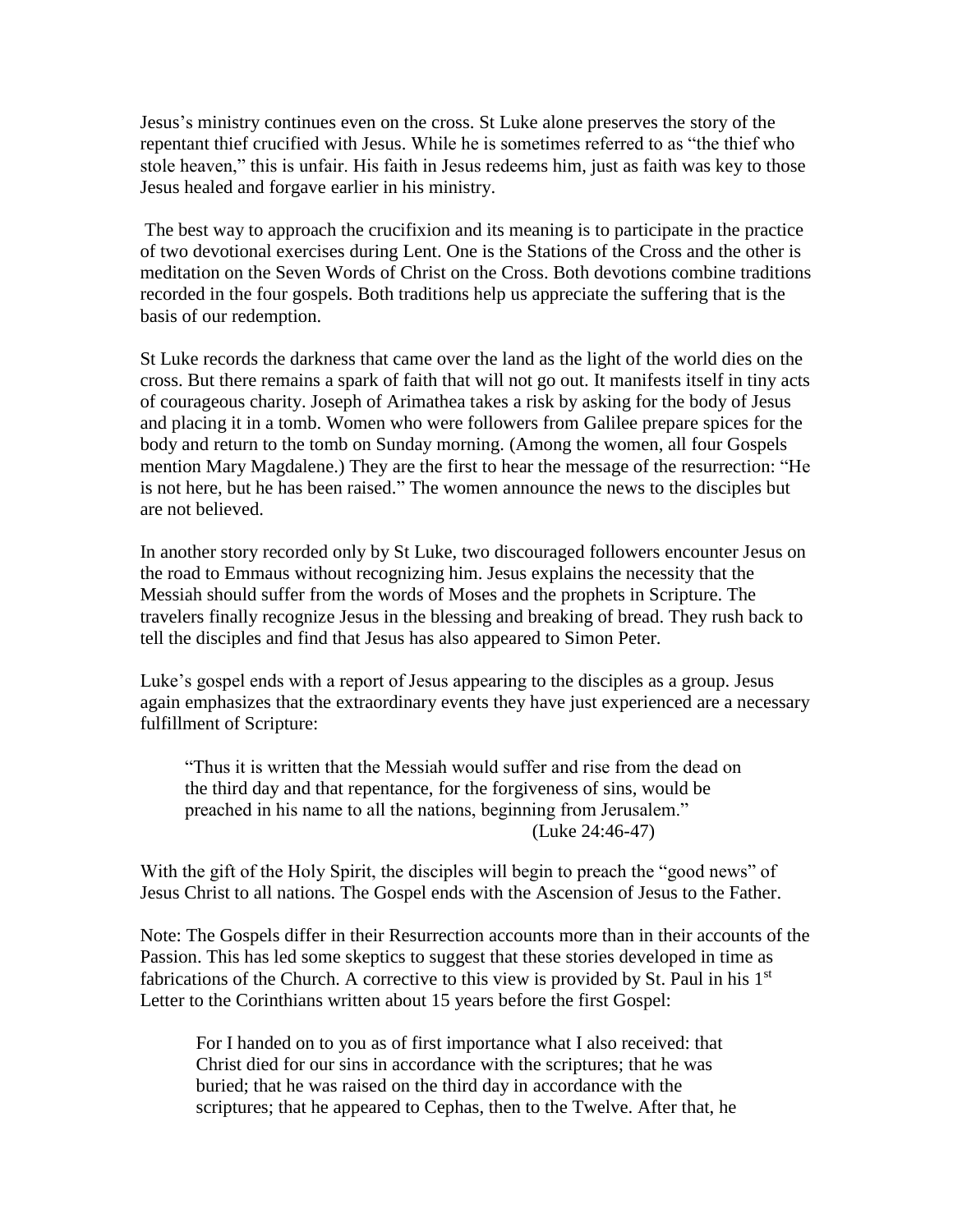appeared to more than five hundred brothers at once, most of whom are still living, though some have fallen asleep. After that he appeared to James, then to all the apostles. Last of all, as to one born abnormally, he appeared to me. (I Cor. 15:3-8)

The Resurrection appearances were well established in oral tradition. The Evangelists recorded the stories associated with their sources and took for granted the reliability of their witnesses.

#### **The Gospel of St Luke and the Scandal of the Cross**

After reading the Passion Narrative of the Gospel of St Luke we can understand the major problem that the first Christians faced: the scandal of the cross. St Paul talks about the problem in the  $1<sup>st</sup>$  chapter of his  $1<sup>st</sup>$  Letter to the Corinthians:

For Jews demand signs and Greeks look for wisdom, but we proclaim Christ crucified, a stumbling block to Jews and foolishness to Gentiles, but to those who are called, Jews and Greeks alike, Christ the power of God and the wisdom of God. For the foolishness of God is wiser than human wisdom, and the weakness of God is stronger than human strength. (1 Corinthians 1:22-25)

How do you convince anyone to believe in a man brutally executed as a common criminal?

St Luke captures the dilemma of the original followers of Jesus in the story of the travelers on the road to Emmaus. They simply cannot understand what they had just witnessed. How could this happen? Why did this happen? They thought for sure Jesus "would be the one to redeem Israel." Jesus himself provides the answer: if you understand Moses and the Prophets (Sacred Scripture) you will understand that the Messiah had to suffer.

St Luke wrote his gospel to provide a comprehensive response to the scandal of the cross. In the infancy narratives he introduces Jesus with reference to what the prophets told us about the Messiah and where he would come from. Luke shows us that the deeds of Jesus in Galilee are signs of the Messiah fulfilling the prophecies of Scripture. Luke presents the teaching of Jesus on the way to Jerusalem as the authoritative teaching of the Messiah. The message of Jesus in Jerusalem announces the salvation that the Messiah will bring to all nations, from Jerusalem. Finally, the rejection and death of the Messiah is the final, necessary act of salvation building on the rejection and death of the prophets before him.

The scandal of the cross wakes us up. God's ways are not our ways. Moses and the Prophets prepare us for Christ. God has indeed sent us a Messiah, but one who frees us from sin, one who reconciles us to the Father. Jesus in his words and actions has provided us with an example of radical obedience to God, even though it meant his death on the cross. But God has raised him up. Christ is the power of God and the wisdom of God.